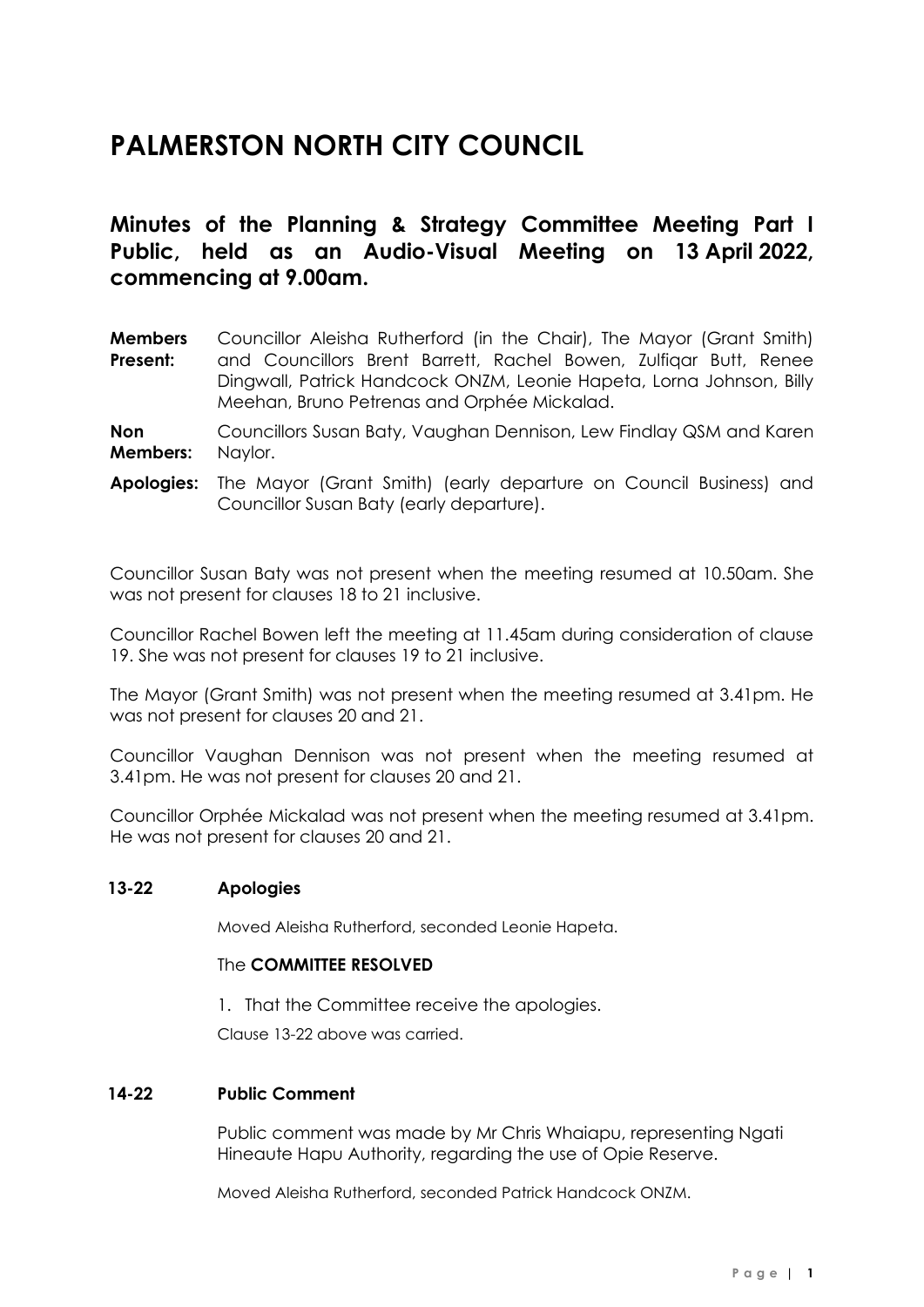

# The **COMMITTEE RESOLVED**

1. That the Committee receive the public comment for information.

Clause 14-22 above was carried.

# **15-22 Confirmation of Minutes**

Moved Aleisha Rutherford, seconded Lorna Johnson.

# The **COMMITTEE RESOLVED**

1. That the minutes of the Planning & Strategy Committee meeting of 9 March 2022 Part I Public be confirmed as a true and correct record, subject to amend the location of the meeting to an audio-visual meeting.

Clause 15-22 above was carried.

# **16-22 Further Information on use of Opie Reserve**

Memorandum, presented by Kathy Dever-Tod, Parks and Reserves Manager.

Moved Aleisha Rutherford, seconded Lorna Johnson.

# The **COMMITTEE RESOLVED**

- 1. That the Committee receive the information from Ngāti Hineaute Hapu Authority and Kāinga Ora contained within the report titled 'Further Information on use of Opie Reserve'.
- 2. That the report titled 'Proposal from Ngāti Hineaute Hapu Authority Kohanga Reo to relocate to Opie Reserve', dated 10 November, be lifted from the table.

Clause 16-22 above was carried.

# **17-22 Proposal from Ngati Hineaute Hapu Authority Kohanga Reo to relocate to Opie Reserve**

Report, presented by Kathy Dever-Tod, Manager - Parks and Reserves.

In discussion it was agreed that it was a great opportunity to support Kohanga Reo to achieve their aspirations by leasing the full site of Opie Reserve to them.

Moved Aleisha Rutherford, seconded Lorna Johnson.

# The **COMMITTEE RECOMMENDS**

1. That the Council adopt option 3 – Exclusive use (Kohanga Reo) – all of Opie Reserve is leased to the Ngati Hineaute Hapu Authority Kohanga Reo, subject to the Reserves Act 1977 process.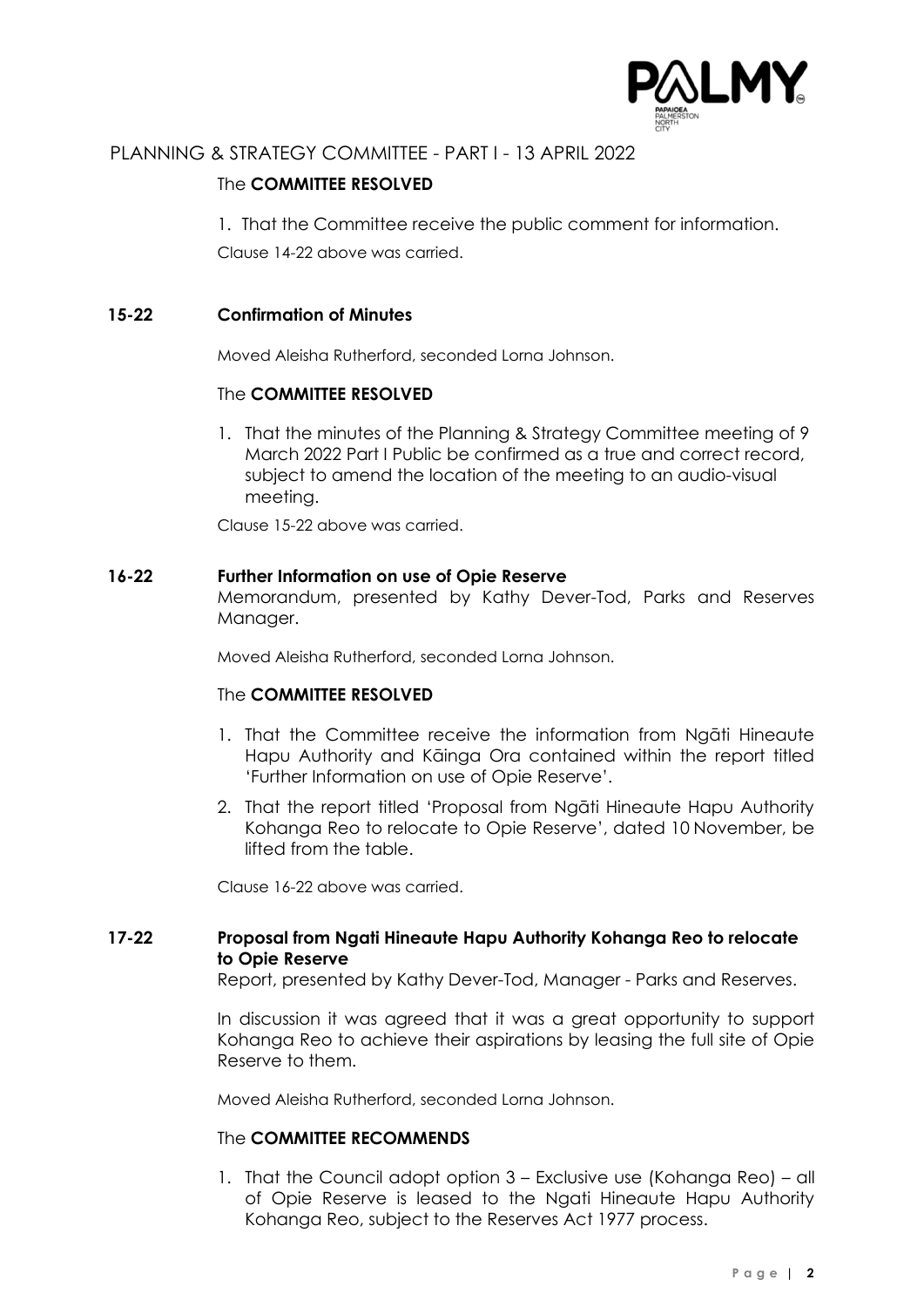

Clause 17-22 above was carried.

## **18-22 Update on the Civic and Cultural Precinct Master Plan**

Memorandum, presented by David Warburton, Project Director, Civic and Cultural Precinct Master Plan.

The meeting adjourned at 10.30am. The meeting resumed at 10.50am.

Councillor Susan Baty was not present when the meeting resumed at 10.50am.

Moved Aleisha Rutherford, seconded Patrick Handcock ONZM.

#### The **COMMITTEE RESOLVED**

1. That the Committee receive the update report titled 'Palmerston North City Council Civic and Cultural Precinct Master Plan Update for Elected Members', as attached to the memorandum titled 'Update on the Civic and Cultural Precinct Master Plan' presented to the 13 April 2022 Planning and Strategy Committee.

Clause 18-22 above was carried 11 votes to 4, the voting being as follows:

#### **For:**

The Mayor (Grant Smith) and Councillors Aleisha Rutherford, Brent Barrett, Rachel Bowen, Zulfiqar Butt, Vaughan Dennison, Renee Dingwall, Patrick Handcock ONZM, Lorna Johnson, Billy Meehan and Orphée Mickalad.

#### **Against:**

Councillors Lew Findlay QSM, Leonie Hapeta, Karen Naylor and Bruno Petrenas.

#### **19-22 Arena Master Plan Review: Process and Governance**

Memorandum, presented by Jono Ferguson-Pye, City Planning Manager and John Lynch, Venues Manager.

Councillor Rachel Bowen left the meeting at 11.45am.

Moved Aleisha Rutherford, seconded Leonie Hapeta.

#### The **COMMITTEE RECOMMENDS**

1. That direction on the Arena Master Plan review be provided by Council via Council workshops and reporting through the Planning and Strategy Committee.

#### **Refer to Council Meeting Clause 44.2.1-22**

Clause 19-22 above was carried 13 votes to 2, the voting being as follows:

#### **For:**

The Mayor (Grant Smith) and Councillors Aleisha Rutherford, Zulfiqar Butt, Vaughan Dennison, Renee Dingwall, Lew Findlay QSM, Patrick Handcock ONZM, Leonie Hapeta, Lorna Johnson, Billy Meehan, Bruno Petrenas and Orphée Mickalad.

#### **Against:**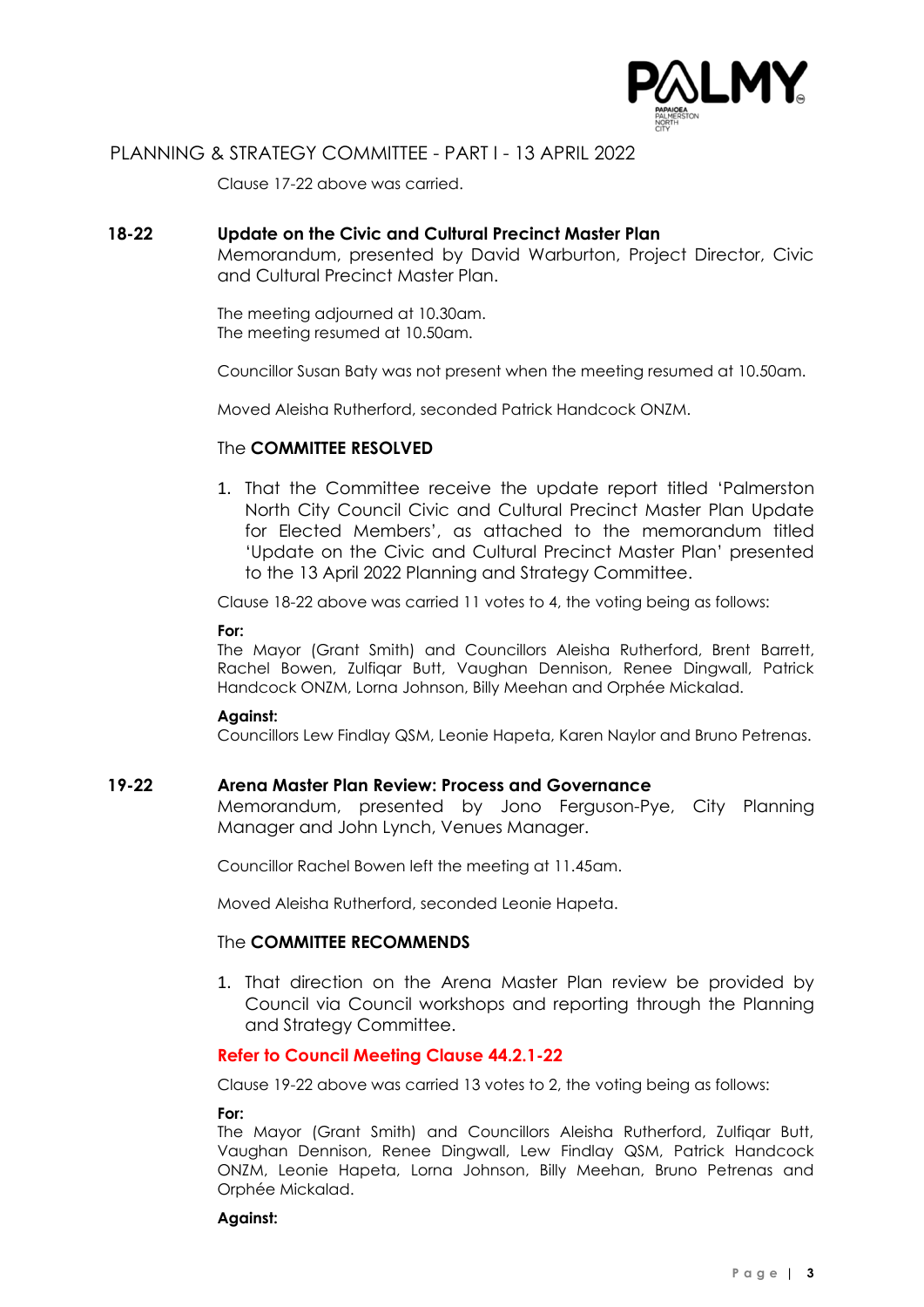

Councillors Brent Barrett and Karen Naylor.

Moved Aleisha Rutherford, seconded Leonie Hapeta.

2. Note that regardless of whether direction on the Arena Master Plan review is provided by the Arena Master Plan Steering Group or Council, final approval of the Arena Master Plan review will be a Council decision.

Clause 19-22 above was carried.

Moved Karen Naylor, seconded Brent Barrett.

#### **Note:**

On a motion that clause 19.1 be amended to delete the words 'via Council workshop and'. The motion was lost 2 votes to 12, the voting being as follows:

#### **For:**

Councillors Brent Barrett and Karen Naylor.

#### **Against:**

The Mayor (Grant Smith) and Councillors Aleisha Rutherford, Zulfiaar Butt, Vaughan Dennison, Renee Dingwall, Lew Findlay QSM, Patrick Handcock ONZM, Leonie Hapeta, Lorna Johnson, Billy Meehan, Bruno Petrenas and Orphée Mickalad.

The meeting adjourned at 12.08pm. The meeting resumed at 3.41pm.

The Mayor (Grant Smith) and Councillors Vaughan Dennison and Orphée Mickalad were not present when the meeting resumed at 3.41pm.

# **20-22 Draft Trade Waste Bylaw 2022 - Deliberations and Adoption**

Report, presented by Julie Macdonald - Strategy and Policy Manager.

Moved Aleisha Rutherford, seconded Patrick Handcock ONZM.

# The **COMMITTEE RECOMMENDS**

- 1. That the Council confirms that:
	- a. the Palmerston North Trade Waste Bylaw 2022 is the most appropriate means of addressing the perceived problems of regulating the quality and rate of trade waste discharges; and
	- b. the form of the Bylaw is the most appropriate form of bylaw; and
	- c. the Bylaw does not give rise to any implications under the New Zealand Bill of Rights Act 1990.
- 2. That the Council adopt the Palmerston North Trade Waste Bylaw 2022 and Palmerston North Trade Waste Bylaw 2022 Administration